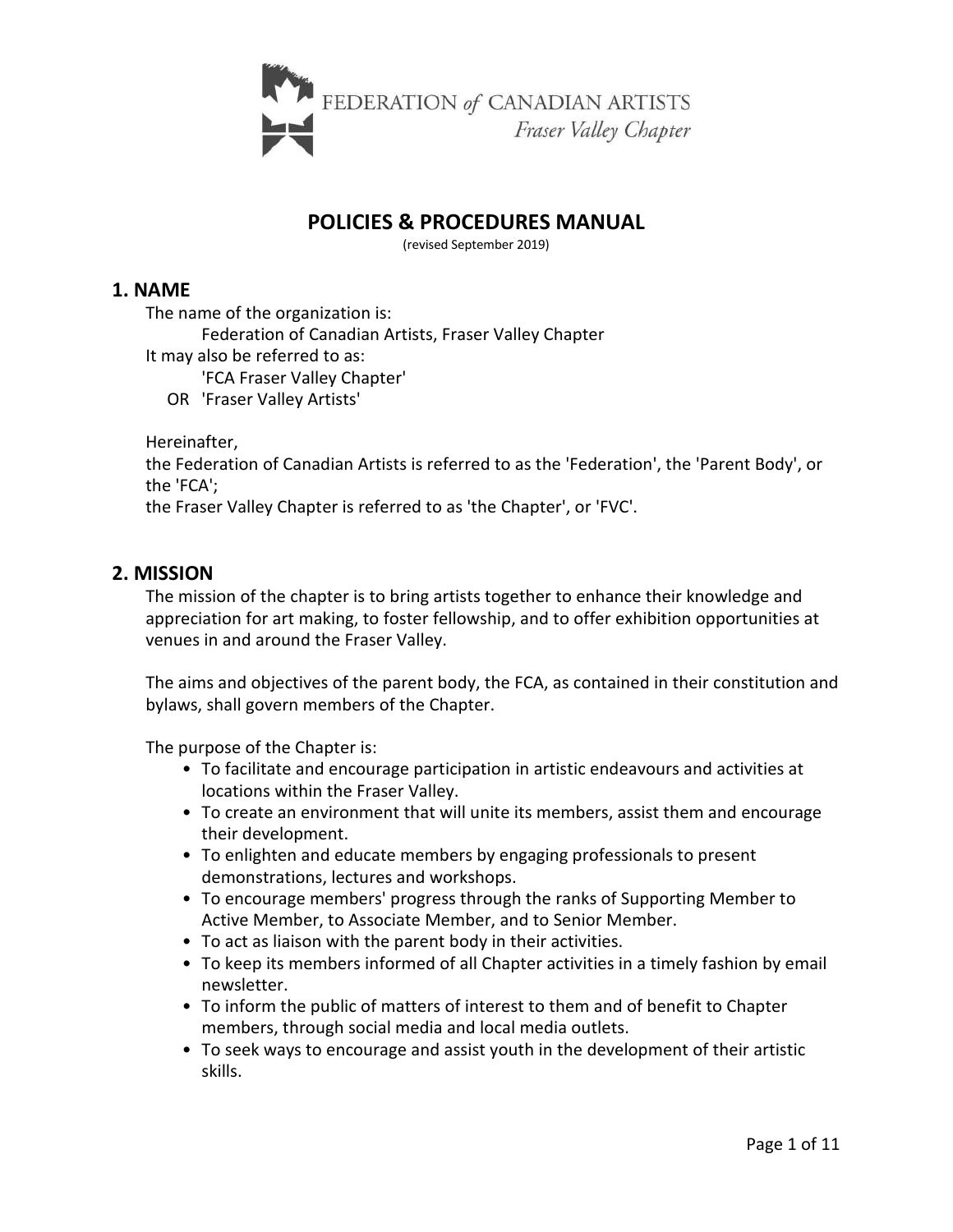### **3. MEMBERSHIP**

All members of the Chapter must be members of the Federation of Canadian Artists, offices and gallery located on Granville Island, Vancouver, B.C.

In order to be considered a member-in-good-standing of the Fraser Valley Chapter, each member is required to:

Pay annual FCA dues in full by January 31. Pay annual Chapter dues in full by January 31.

Membership dues are payable as of January  $1<sup>st</sup>$  and must be paid by January 31 $<sup>st</sup>$  for</sup> members to remain in good standing. After 3 months of not being in good standing (ie by April 30<sup>th</sup>), membership ends; that member's name will be removed from the membership list and he/she many not attend meetings or participate in any function.

Membership dues are set each year by the executive and approved by the members at a general meeting. Membership dues are essential to carry on the operations of the Chapter. Once paid, membership dues cannot be refunded.

New members pay \$10 more than renewing members, to cover the cost of the membership badge which will be provided to them. Members who require a replacement badge for whatever reason, will be charged for the cost of the replacement badge.

For new members who join after October  $1<sup>st</sup>$ , their membership fee will be applied to the following year.

### **CATEGORIES OF MEMBERSHIP:**

Supporting Members: Open to any person who is willing to comply with the FCA Constitution and Bylaws. May not enter juried exhibitions, with the exception of FCA 'open call' shows.

Active Members: Have attained active status by jury or signature member selection, and may submit work to juried FCA or Chapter exhibitions.

Signature Status:

Associate: (AFCA) Selection takes place once a year. A member who has followed the application steps required for this process and is approved by the Board of Governors of the FCA.

Senior: (SFCA) Selection takes place once a year. After following the application requirements and acceptance, a member is then elected to senior status by the Board of Governors of the FCA. Senior members may show in exhibitions but are not juried and are not eligible for awards.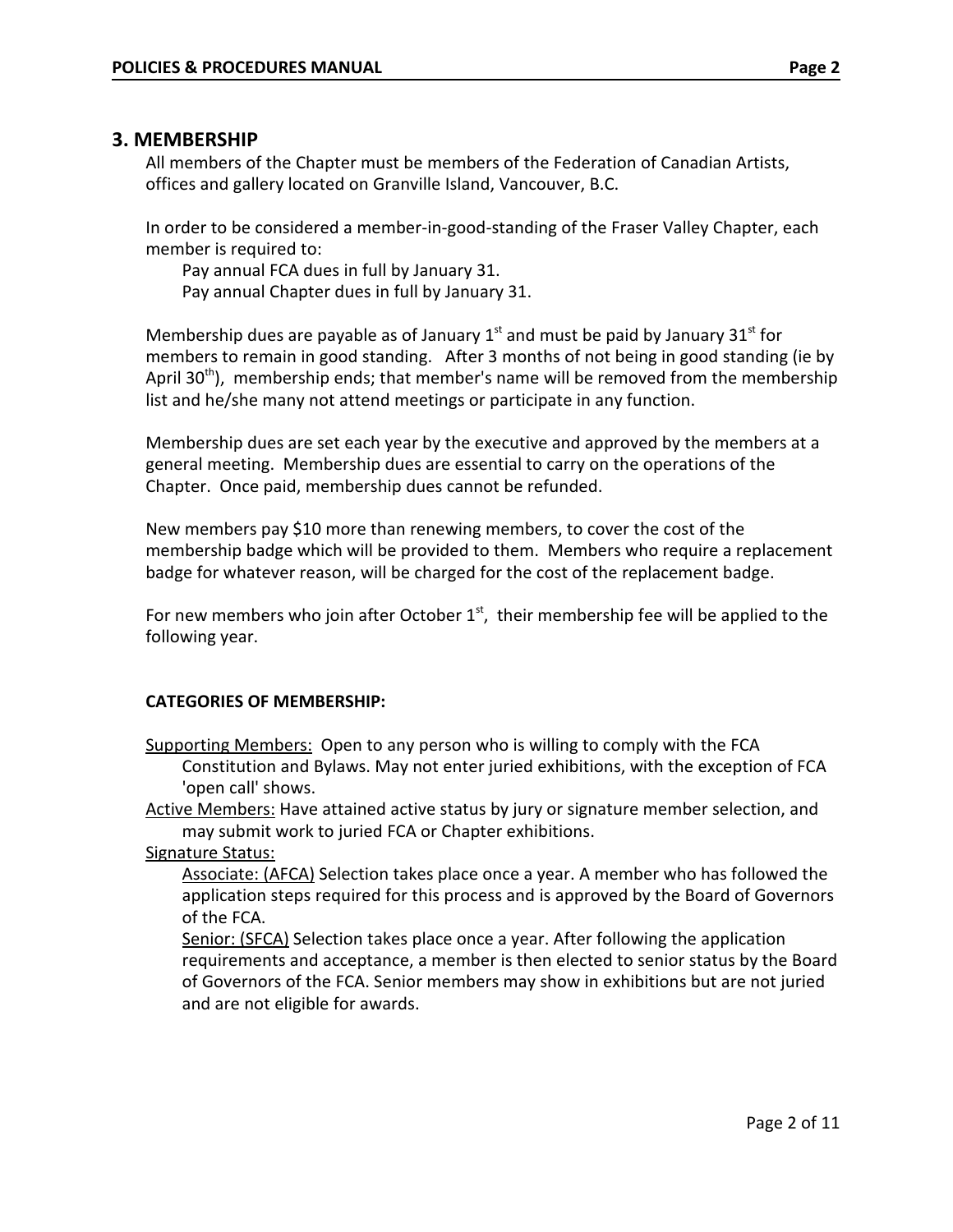### **4. EXECUTIVE**

The affairs of the Chapter shall be administered by an Executive, consisting of the following officers: President, Vice-President, Secretary, Treasurer, Membership Co-Ordinator, Show Chairperson, Member-at-Large, Past-President.

The president, vice-president, secretary and treasurer shall be authorized signing officers to the Chapter's bank account. Two signatures shall be required on each and every cheque issued.

Election of officers shall be held annually at the November annual general meeting to fill all positions. In the case of an officer vacating their position before their term is up, an interim person may be appointed by the executive to act in that office until the next annual general meeting.

## **5. DUTIES OF OFFICERS**

### **EXECUTIVE OFFICERS:**

President:

- represents the Chapter in all matters pertaining to the FCA, and is the Chapter's representative with the public in general
- provides leadership for the Chapter and makes sure that the mandate of the organization is followed
- keeps members informed about events, plans and opportunities within the Chapter and the Federation
- chairs general meetings and provides a report on the affairs of the Chapter
- chairs executive meetings
- prepares agendas and presents reports at each meeting
- arranges for circulation of agendas and minutes for general meetings
- sets meeting dates and arranges for rental of facilities
- ensures good communications with members
- in general, sees that all activities of the Chapter are proceeding in an orderly manner and in accordance with FCA guidelines.

Vice-President:

- generally assists the president and fills in for the president in the event that he/she is unable to fulfill his/her duties
- arranges for demonstrations and presentations for meetings
- responsible to the president and works in a direct and supportive role
- communicates and assists other members of the Executive to carry out duties related to the operational requirements of the Chapter
- participates in and manages projects as agreed by the membership or requested by the president
- provides reports, verbal or written, as requested, to the membership.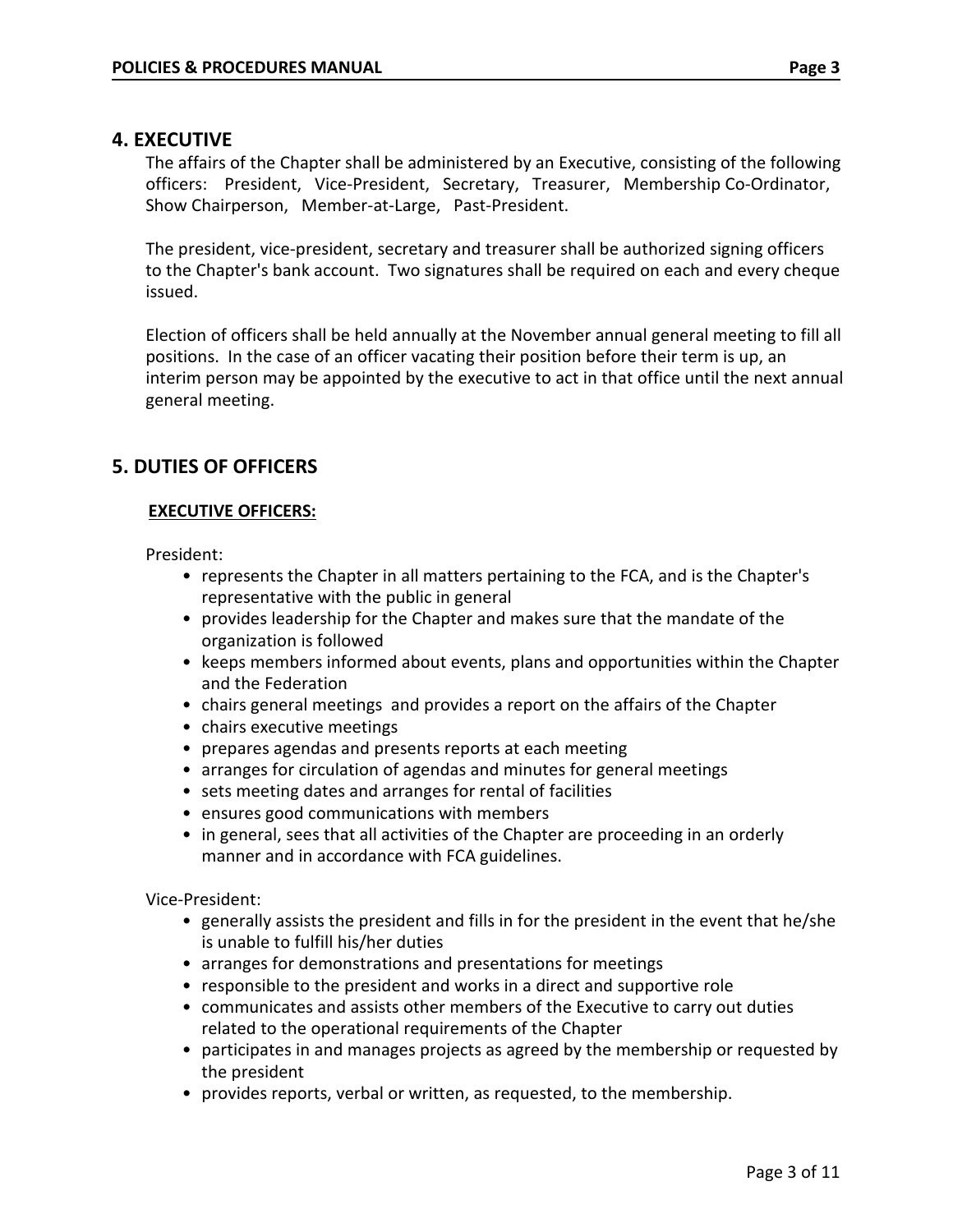Secretary:

- records and prepares minutes of meetings
- records motions, decisions and actions taken for an accurate record of all meetings
- keeps a minute book and all documents pertaining to the Chapter that are not kept by another officer
- distributes agenda and minutes of meetings to members in a timely manner
- attends to general correspondence and distributes information to members as required.

Treasurer:

- deposits funds and keeps accurate books of accounts to record all financial transactions of the Chapter
- reports on the financial status of the Chapter to members at meetings
- prepares financial statements for executive review
- prepares a financial report and proposed budget for presentation to members at the annual general meeting
- responsible for having the books checked once per year, after the year end.

Membership Co-Ordinator:

- collects membership dues and issues receipts
- keeps a current and up-to-date membership list, including address, phone number, email address, FCA status and whether dues have been paid
- orders and distributes membership badges
- reports new members' information and distributes the membership list to the Executive on a regular basis
- monitors members' standing with the FCA on a regular basis
- acts as the Privacy Officer and endeavours to safeguard members' personal information
- sends new members a welcome letter and Chapter information.

Show Chairperson:

- communicates with show venue once a show has been arranged by the venues coordinator and arranges to inspect the venue, if necessary, early on in the process so we know in advance what we are dealing with
- arranges with the FCA to set the show up for online jurying
- publishes and distributes clear guidelines to members for show entry requirements
- co-ordinates all show details from intake of artworks, to hanging, to pickup of artworks at the end of the show
- co-ordinates all necessary show sub-committees
- arranges for printing of awards and show labels
- co-ordinates show promotion with advertising and social media co-ordinators.

Member-at-Large:

- attends executive meetings and generally assists the executive in their duties
- takes on special projects as assigned by the executive.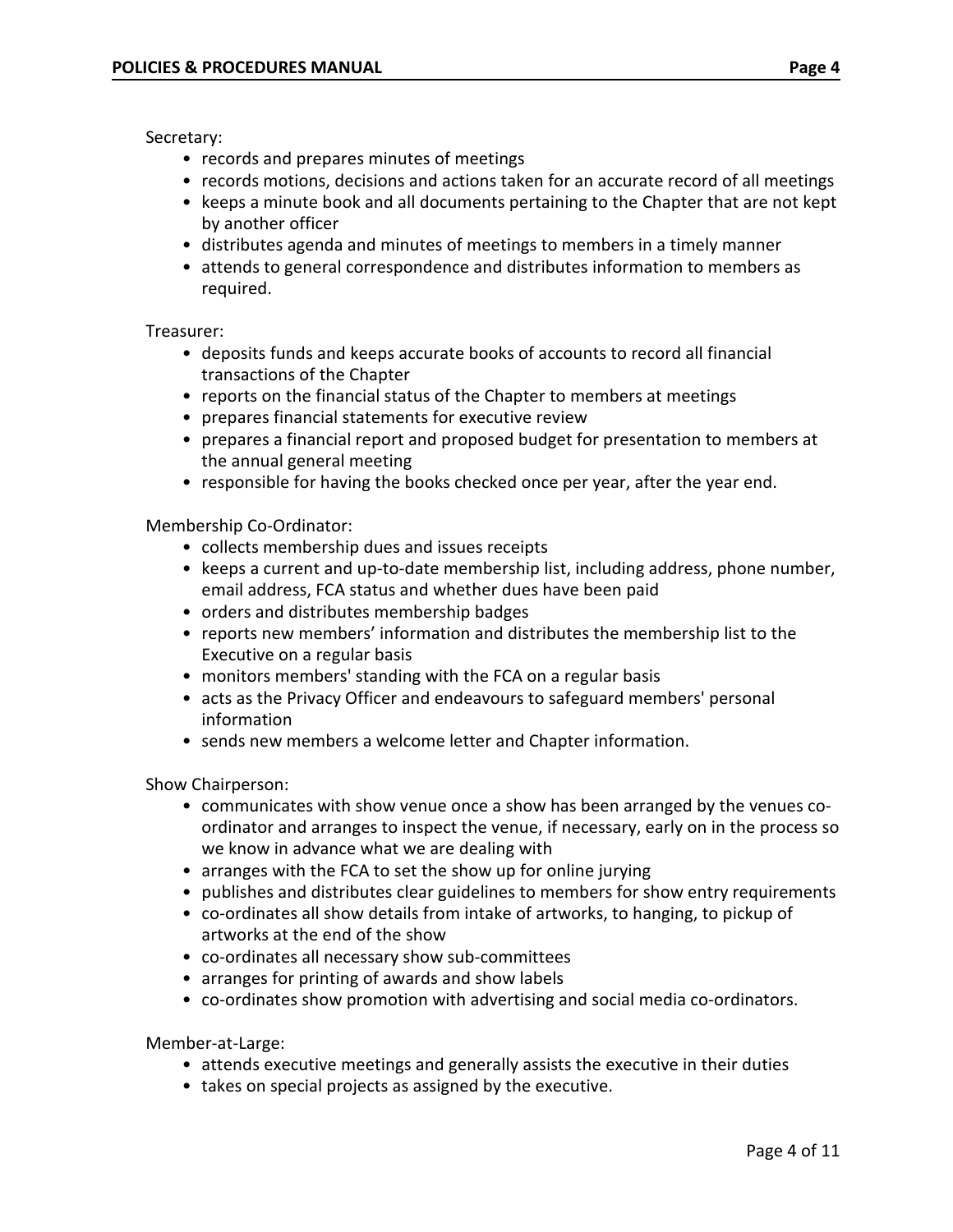Past-President:

- assists the new executive to ensure a smooth transition
- attends executive meetings and generally monitors club activities to ensure that policies and procedures are followed.

### **NON-EXECUTIVE POSITIONS:**

Workshop Co-Ordinator:

- finds instructors and venues and co-ordinates the setting up of 2 workshops per year, one in the Spring and one in the Fall
- arranges for the workshops to be set up on the website for registrations, including all details of the workshop and supply list
- in conjunction with the executive, sets fees for the workshops
- co-ordinates all details with instructors and venues, including dates and equipment required
- monitors registrations to ensure sufficient registrations to proceed
- obtains necessary cheques from the treasurer to pay instructor and venue.

Venues Co-Ordinator:

- arranges for 2 shows to be held each year in a variety of locations, planning well ahead of time for better success
- contacts various venues/galleries and makes application with them for a Chapter show
- co-ordinates details with venues and informs the Executive of details, providing copies of applications and contracts
- signs contracts on behalf of the Chapter once it has been approved by the Executive
- keeps an information file on each venue with all relevant information, so this file can be passed on to the next co-ordinator when the term ends.

Advertising Co-Ordinator:

- produces advertising materials such as posters and invitations to promote Chapter shows, workshops, etc.
- sends out press releases to various media outlets
- arranges for local newspaper coverage of Chapter functions and special events
- writes Chapter news article for Art Avenue magazine.

Social Media Co-Ordinator:

- maintains the Chapter's Facebook page and Twitter account
- posts news about Chapter activities and member news as frequently as possible
- looks after promoting shows and workshops through Facebook ads, as and when instructed by the Executive

Social Convenor :

• provides coffee, tea, cream, sugar & napkins for meetings, and show openings if necessary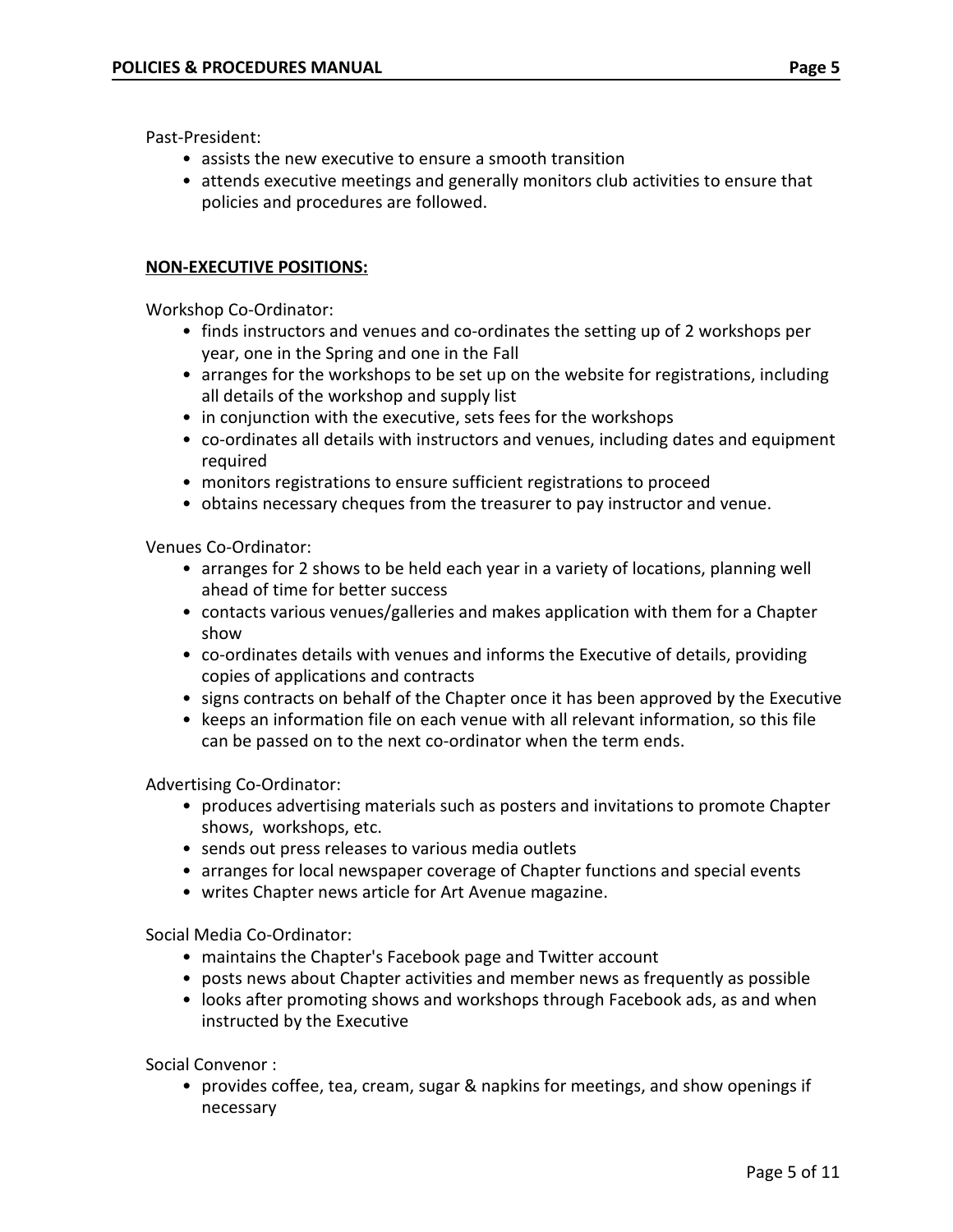- maintains and replenishes necessary supplies and equipment for coffee and brings them to meetings, and show openings when needed
- co-ordinates and puts out snacks provided by volunteers
- co-ordinates social functions generally, setting out food brought by members
- looks after clean-up after functions and takes home remaining supplies and equipment until next function.

# **6. MEETINGS**

Meetings of members will be held a minimum of 6 times per year, or as needed, to conduct the business of the Chapter and its activities and exhibitions.

Members' meetings are generally held monthly (except in December, July and August). The meetings take place at:

## **Masonic Hall, 20701 Fraser Highway, Langley**

or at whatever other location is designated by the executive. Meetings run from 10 am to 12 noon, and usually include a presentation or demonstration by an artist, except in June and November, when a potluck social is held after the meeting.

The November meeting is the Annual General Meeting when elections take place, policy matters are discussed and voted on when necessary, and a budget for the following year is voted on.

Executive officers will meet at least twice per year, at the discretion of the executive, to conduct the affairs of the Chapter, and as necessary for the administration of the Chapter and its policies. Policies formulated by the executive will be presented to the membership to be voted on at any regular general meeting or at the discretion of the executive. Executive meetings are held in a variety of locations and at various times, as arranged by the executive.

At both general and executive meetings, decisions are made by simple majority. In the event of a tie, the chairperson may vote to help determine an issue, but does not get a second vote. If the vote is tied after the chairperson has voted, then the motion fails.

For general meetings, a quorum shall be 15 members. For executive meetings, a quorum shall be 4 executive officers.

# **7. EXHIBITIONS**

### QUALIFYING/NON-QUALIFYING

The Chapter is permitted to hold any number of FCA qualifying juried shows per year. Members may use two of these juried shows per year for their application for Signature Status. All Chapter shows must be juried according to FCA standards. Jurying is done online through the FCA, by two SFCA members and one AFCA member, in order to satisfy the requirements of the Artistic Standards of the FCA. Works accepted into shows may be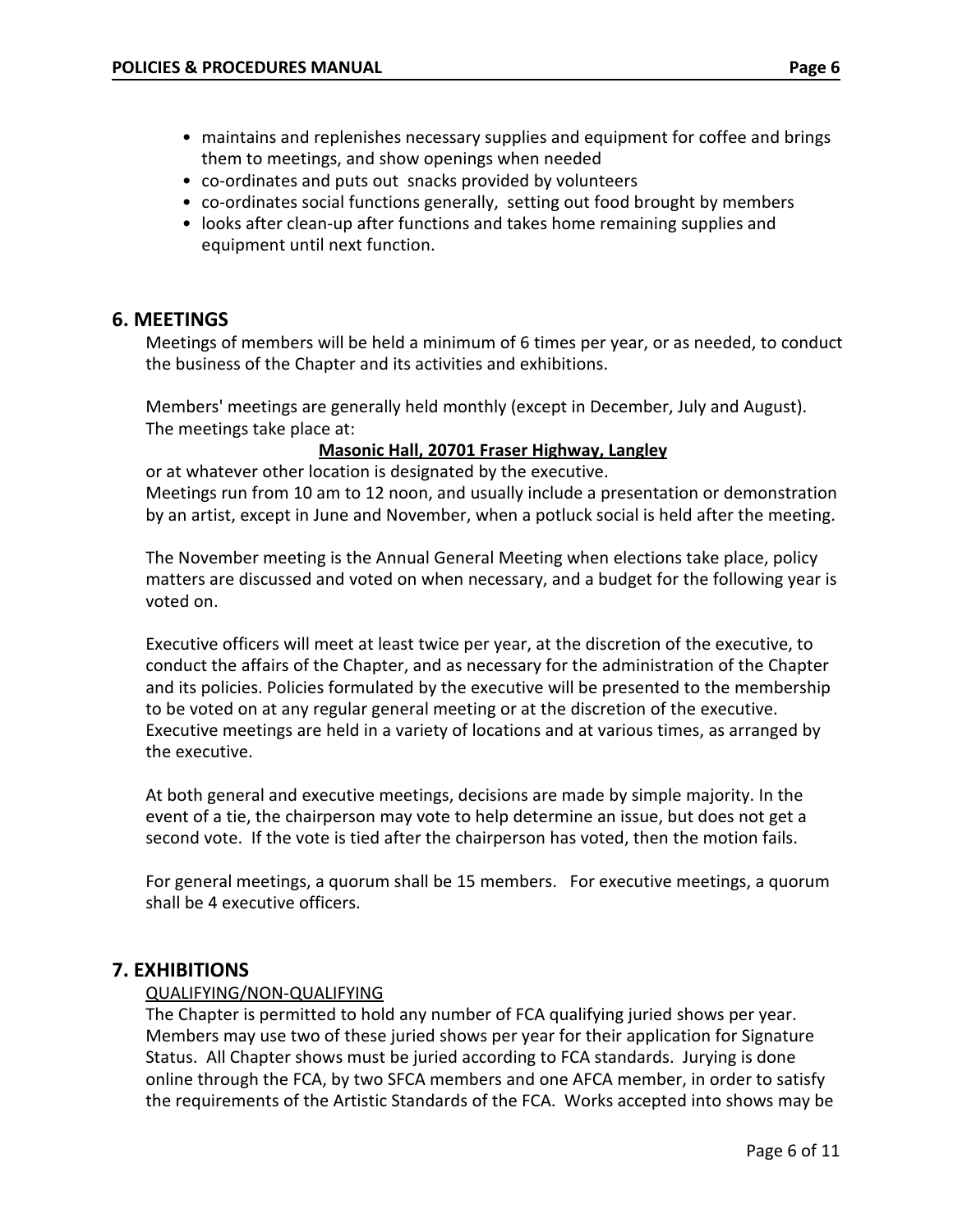'Qualifying' or 'Non-Qualifying'. Only qualifying entries, and only one entry per show, may be used when applying for Signature status.

The selection of artworks for an FCA qualifying show must reflect the general level of proficiency evident in exhibitions held at the Federation Gallery in Vancouver. Selection as a qualifying entry means that the work is considered to be up to the standards shown at the Federation Gallery.

If there is additional gallery space left in a show at the completion of the jury process, the jury has the option of choosing additional works that they feel show particular merit. These additional works are considered 'Non Qualifying'. Non-qualifying selections are based on the artist's potential and the recognition that, while not entirely up to regular FCA standards, the artist's work has merit in either originality or technique.

### MULTIPLE SHOWINGS

An artwork that has hung in a Chapter show outside of the Federation Gallery may also be submitted to a juried Federation Gallery show; the opposite also applies, as it does for artworks that have been hung in shows of multiple Chapters. However, only one of these shows can count when applying for Signature status.

In order to comply with FCA regulations regarding multiple showings of award-winning paintings, the following shall apply:

- A painting that has won an award in a Chapter show cannot be entered in any other Chapter show, but it may be entered in a Federation Gallery show.
- A painting that has won an award in a Federation Gallery show may not be shown in any other federation show (downtown or Chapter) after that.

In order to keep our Chapter shows fresh and exciting, the following shall apply:

- a painting that has NOT won an award, may be shown in a Fraser Valley Chapter show up to TWO TIMES ONLY. (Additionally, it may still be shown in shows of other Chapters, or in a Federation Gallery show.)
- Artworks shown in Fraser Valley Chapter shows must be no more than 5 years old.

Only one award can be allocated to an artist per show.

### SALES

When an artwork is sold as a result of a Chapter show (within 30 days of said show), and the venue does not charge the artist a commission on the sale, then a 10% commission is payable to the Chapter for that sale.

In recognition of the fact that some members may have some artworks that they wish to share and show, but do not want to sell, members shall be allowed to enter ONE ONLY not-for-sale artwork per show, provided that the venue has no policy against not-for-sale artworks being included.

### SFCA MEMBERS ENTERING CHAPTER SHOWS

The Chapter will allow any SFCA artist who is a member of the Chapter, to enter any of the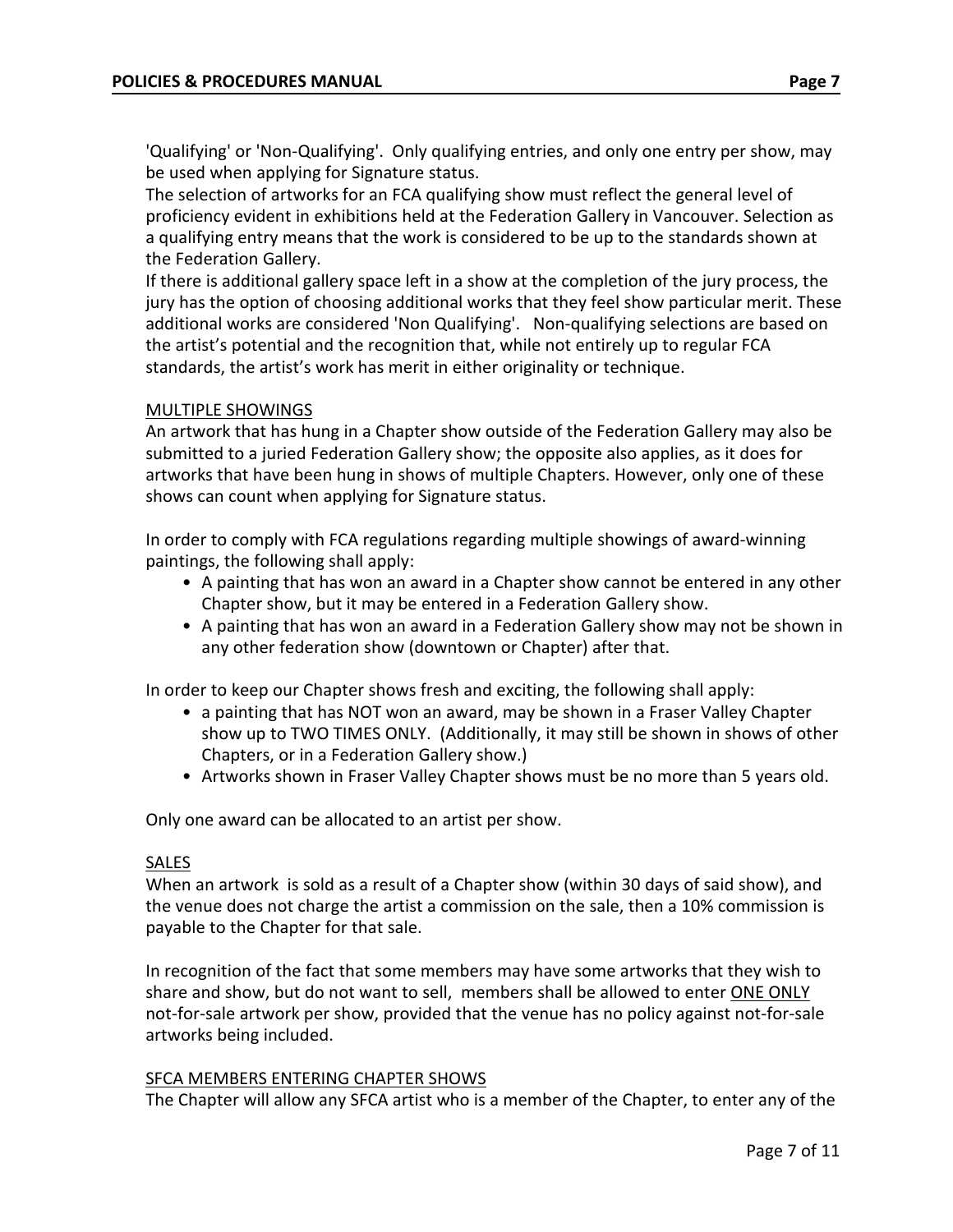Chapter's shows without being subject to the jurying process. The hanging fees for SFCA members will be equal to the entry fees paid by other members. The number of artworks submitted by SFCA members will not exceed the Chapter's maximum per-member acceptance limit for any given show. In show venues where space is limited, a lesser maximum number of artworks shall be set for SFCA members, who will be advised of that acceptance limit. SFCA members are not required to submit to the jury process for Chapter shows, nor are they eligible to win awards except for People's Choice or any award bestowed by an outside party such as a Mayor's Choice.

Chapter shows that make provisions to include works from SFCA members will have the extra benefit of hanging a stronger show that will draw more interest because of the high profile of these recognized artists.

As in the Federation Gallery selection process, since the inclusion of a non-juried SFCA piece should not replace any juried Active or AFCA selections, the SFCA artworks would be included only if there is sufficient room remaining after the jurors' selections are made, and before any non-qualifying selections are considered. It is important that the jury be aware of the number of works the venue can hang.

# **8. ARTWORK**

Artworks exhibited in Chapter shows are expected to reflect a general level of proficiency and be up to the standards set out by the FCA.

- Like the FCA, the Chapter accepts the following for their exhibitions: Any original works executed in traditional or modern, dry or wet mediums. Works not accepted: digital paintings, photographs, giclees (whether hand-modified or not), three-dimensional works (sculptures) and mechanical reproductions
- All artworks must be original works by the submitting artist.
- Artworks that infringe on material protected by copyright are not acceptable.
- Artworks may be subject to size restrictions, depending on the venue, at the discretion of the show committee. Size restrictions, when necessary, apply to the width of the artwork only, including the framing (unless requested otherwise by the venue).
- The number of artworks that can be entered, and the limit on the number of artworks that will be hung for each artist, will be determined for each show according to circumstances; the default number of artworks that can be hung will be 3, subject to adjustment by the show chair as necessary.

# **9. STANDARDS**

The selection of artworks for an FCA qualifying show must reflect the general level of proficiency evident in exhibitions held at the Federation Gallery in Vancouver. The jurors look for technical skill, ability to compose images, as well as to work creatively. Artists are expected to submit works that have been created with their own skill. Works created in classes or workshops are not acceptable. For specific regulations regarding copyright infringement and works created in a workshop or class, please refer to the FCA Policy Manual.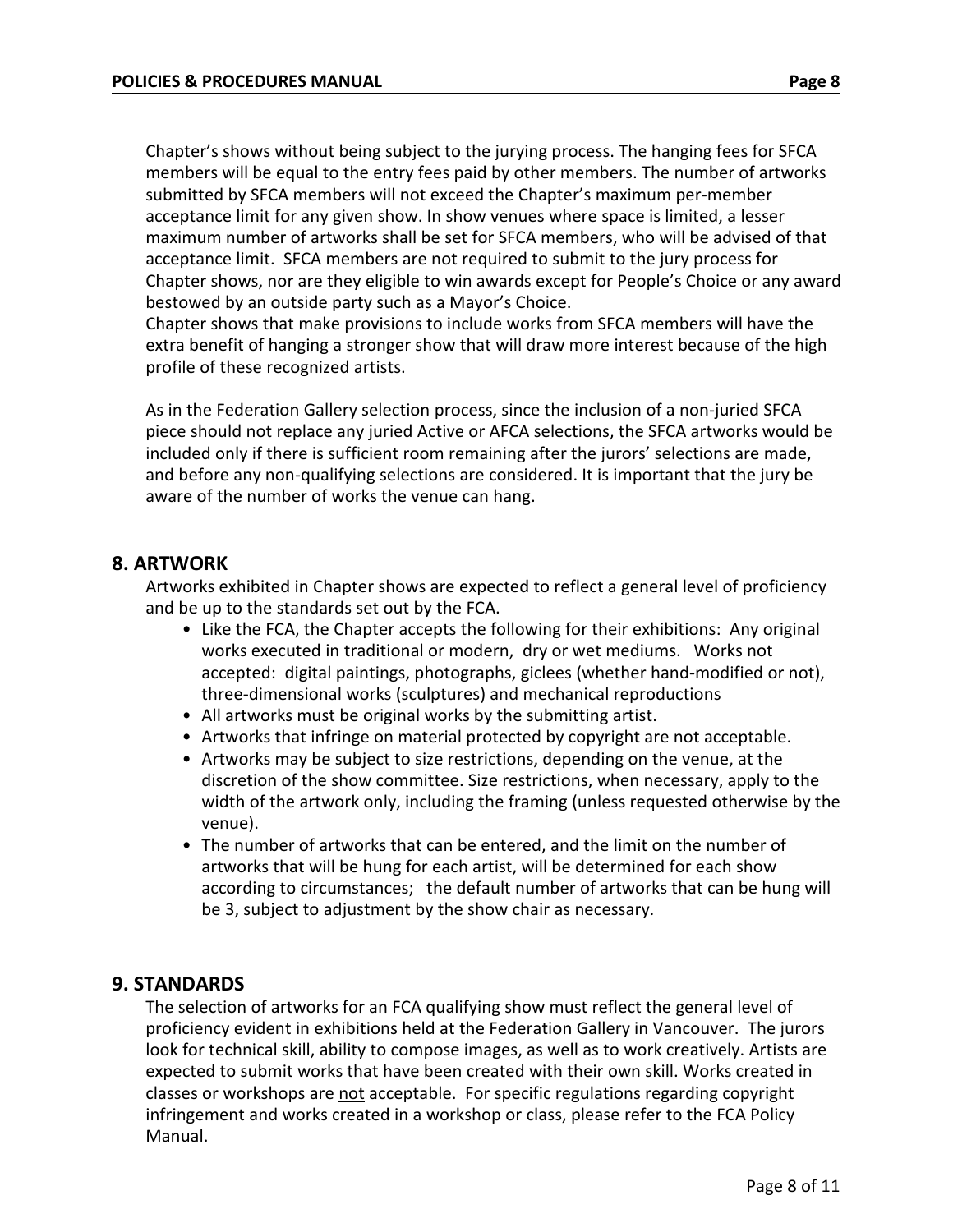### STANDARDS FOR DIGITAL IMAGES

- Digital images must be good quality and cropped so that only the artwork is visible.
- The image must not include extraneous background elements such as walls, easels, hands, grass, carpet or the frame.
- Poor quality images may not be considered for submission to the jury.
- Poor quality includes images which are off square, out of focus, over or under exposed or where the image is compromised by glare from sun, flash or reflections.

### FRAMING STANDARDS

All artworks must be framed according to the standards set by the FCA and presented in a professional manner. The Show Committee may refuse to hang any works not framed according to these standards.

- Good workmanship should be apparent in all framing; frames should be in good condition and free from scratches or damage.
- Work must be ready for hanging by means of a wire. The wire must be attached using D-ring hangers and screws. Wire should be positioned 1/3 from the top of the frame/canvas.

Work on Canvas or Hard Support:

- Artwork must be framed or otherwise finished to archival standards.
- Unframed canvases must have all sides painted or sealed with appropriate tape; the staples must be on the back of the stretchers.

Work on paper or other environmentally sensitive support:

- Environmentally sensitive work must be framed under glass/plexiglass or varnished in an archival fashion.
- FCA guidelines state that neutral tone mats must be used.
- It is not acceptable to secure framed works under glass with clips.

The Chapter reserves the right to refuse to hang any artwork.

## **10. WORKSHOPS**

The Chapter will endeavour to organize 1 or 2 workshops each year in an effort to provide educational opportunities for its members. Registration for workshops will be online through the Chapter's website.

### Cancellation policy:

Our aim is to make everything as fair as we can for all students attending our workshops, while insuring that we do not jeopardize the viability of the workshop for other students. With this in mind, we have a stepped cancellation policy, depending on when you cancel.

- cancel no later than 60 days before the workshop and we will refund 90% of your payment
- cancel no later than 30 days before the workshop and we will refund 50% of your payment
- cancel after the 30-day mark and there will be no refund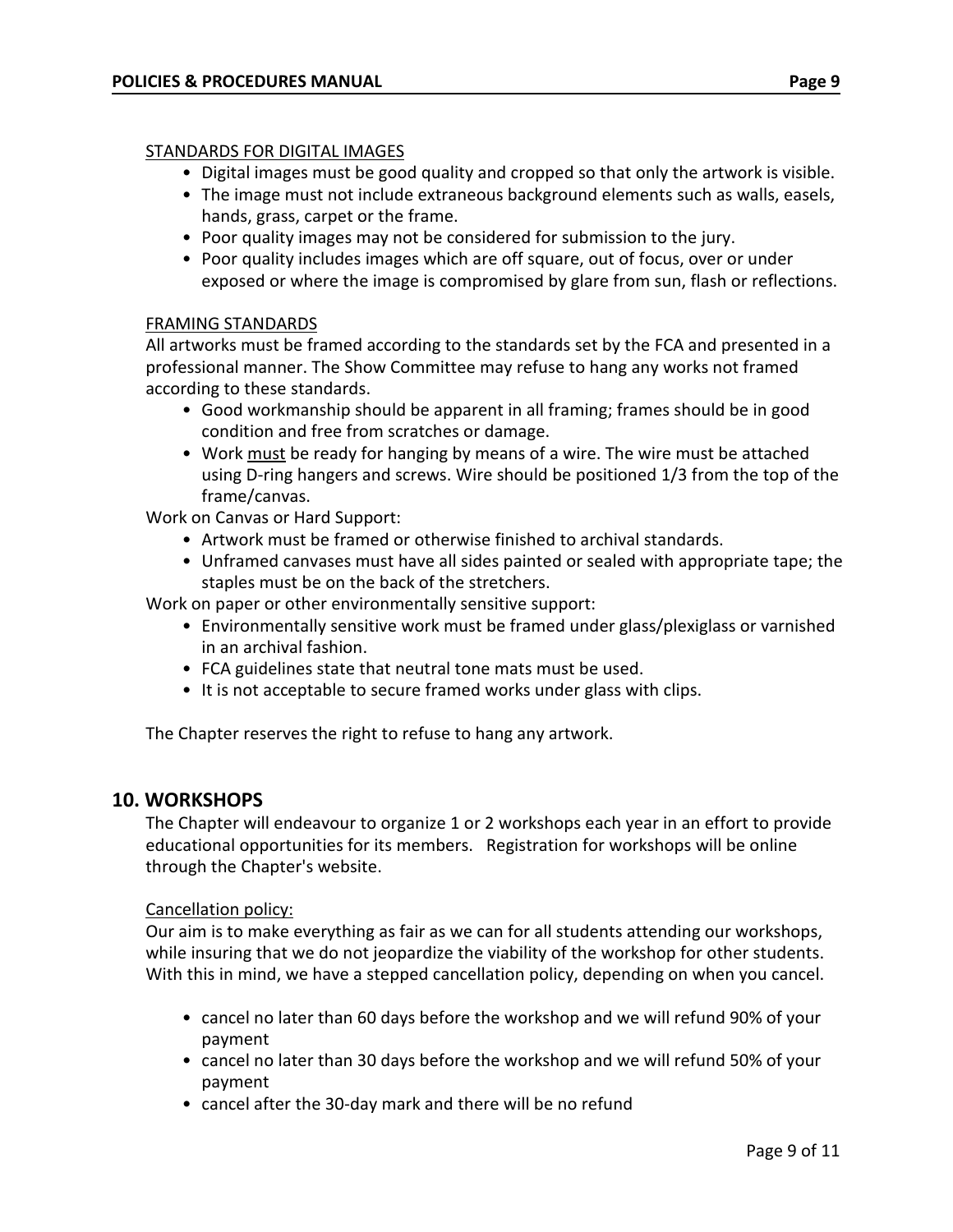- if there is someone on a waiting list that can take your place, or you can provide a replacement, then we will refund 90% of your payment, regardless of when you cancel
- If you do not attend a workshop you have registered and paid for, we are unable to provide a refund.

Once paid, we do not refund membership dues. Sorry, no exceptions.

### **11. WEBSITE**

The Chapter will maintain a website for members and the general public to make available information about the Chapter, its activities and its members' work.

Members may have their name listed, with a link to their website, upon request. Members may also request to have a gallery page set up for them by sending a short biography and 6-8 images of their work to the president with their request.

## **12. GENERAL POLICIES**

#### PRIVACY

The Chapter will comply with the requirements of the Personal Information Protection Act to ensure members' privacy by safeguarding their personal information.

- The Chapter will collect only that information which is necessary for the purposes of communication, maintenance of adequate records, and any other purpose necessary to conduct its business.
- The Chapter will not share its members list with any third party (other than the FCA) without first obtaining permission to do so from members.
- A privacy officer shall be responsible to safeguard members' information. The privacy officer shall be the membership co-ordinator.

### CONFLICT OF INTEREST

The basic responsibility of the executive officers is to exercise their best judgment in carrying out their responsibilities in a manner that they reasonably believe to be in the best interest of the Federation, the Chapter and its members. Information obtained while acting as a member of the executive should not be used for one's own personal advantage.

'Actual or apparent conflicts of interest' is defined as a situation when an officer's personal interest interferes, has the potential to interfere, or appears to interfere, with the operation of the organization. Conflicts of interest are regulated by FCA bylaws and policies.

Federation policies and positions are adopted through a collaborative process and there are procedures in place to question or provide feedback on particular issues. Chapter executives should not use their position at meetings or in Chapter newsletters to criticize